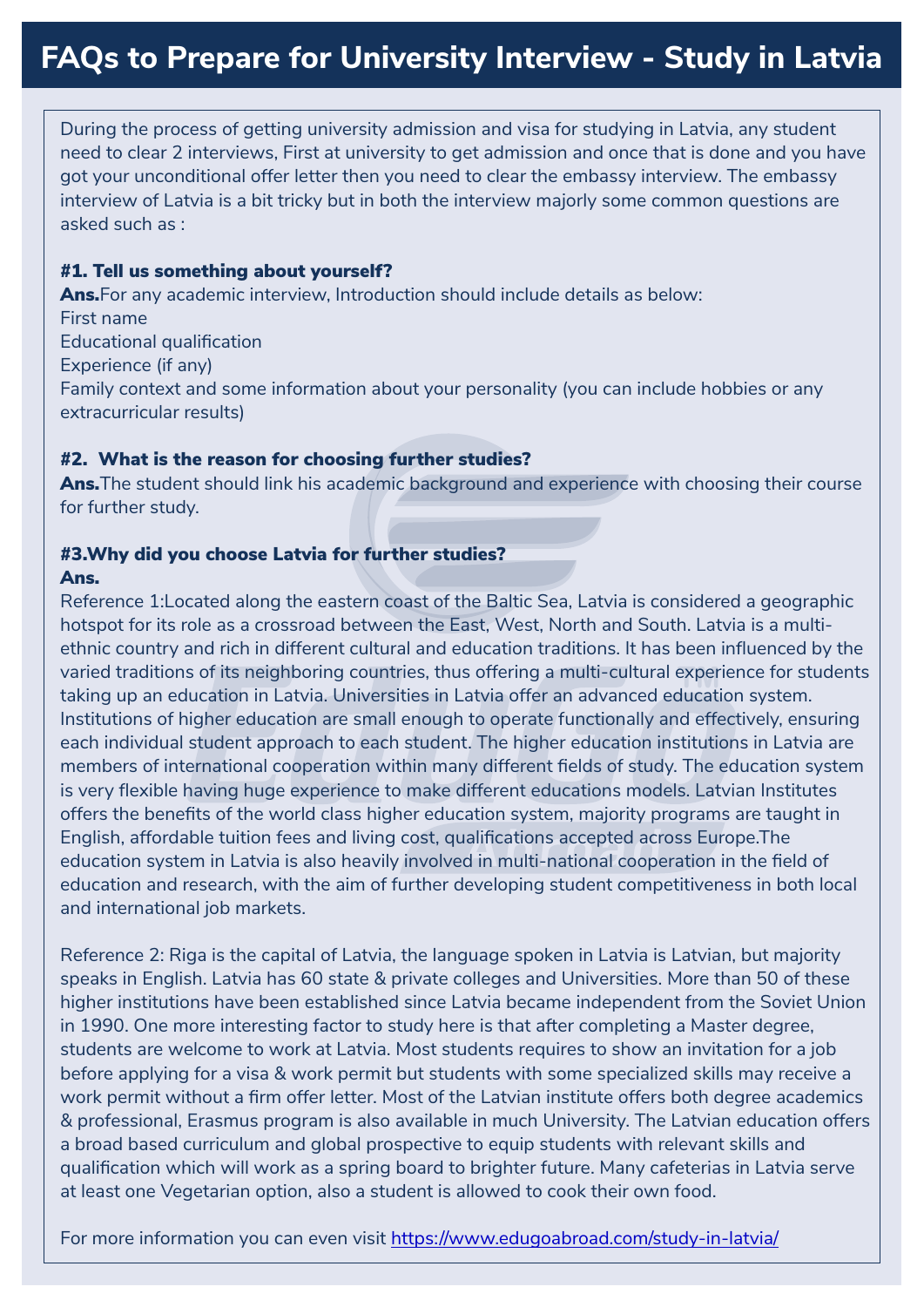#### #4. Why you want to study abroad and not in India? Ans.

- Main advantages of studying abroad for many international students is the possibility of immersing themselves in a totally different environment
- Possibility of obtaining the double degree.
- Studies abroad are mainly based on practical knowledge.
- You will acquire a greater knowledge of different cultures
- View your culture through a new lens
- Get an international degree and exposure.
- Increase the international job prospects.
- Acquire greater knowledge of different cultures.
- Meet several people.
- Discover new environment.
- Get a global mindset.
- Learn self-sufficiency and gain independence.
- Learn to appreciate smaller things more.

# #5. Why this university?

Ans. Students must describe the key USP for choosing a particular university. The information we can include can be:

- Accreditations
- Ranking
- Courses
- Forms- Modules
- Faculty
- Alumnus network

# #6. Who is your sponsor?

Ans. Please mention the name of your sponsor – It can be parents/guardians/siblings/self-sponsor

# #7. How much does life in Latvia cost?

Ans. The cost of living is very affordable at Latvia for student. It cost around 300-600 euros/Month

# #8. What is your future goal?

#### Ans.

# (Below are some examples of future target)

Entrepreneur: after completing my study by the name of the university, I would go back to my hometown and start my organization which will focus on its development. I assure you that I will learn all the skills necessary to better manage my organization. I am confident that studying at university will give me a solid knowledge of the basic principles of this field and help me acquire the skills necessary to achieve my goal. Even my degree in Course from University will give me a solid foundation and a perfect channel to capitalize on my strengths.

Work in MNC: after completing my course, I would like to work with a renowned company in Europe, India or anywhere in the world. I wanted to become more effective and progressive in the field of my interest. I am looking forward to doing safe work in renowned companies such as ONGC, BHEL, TATA and many others. I am very confident that after completing this course I can start my professional career with a good position as information system manager, marketing manager, system developer etc.